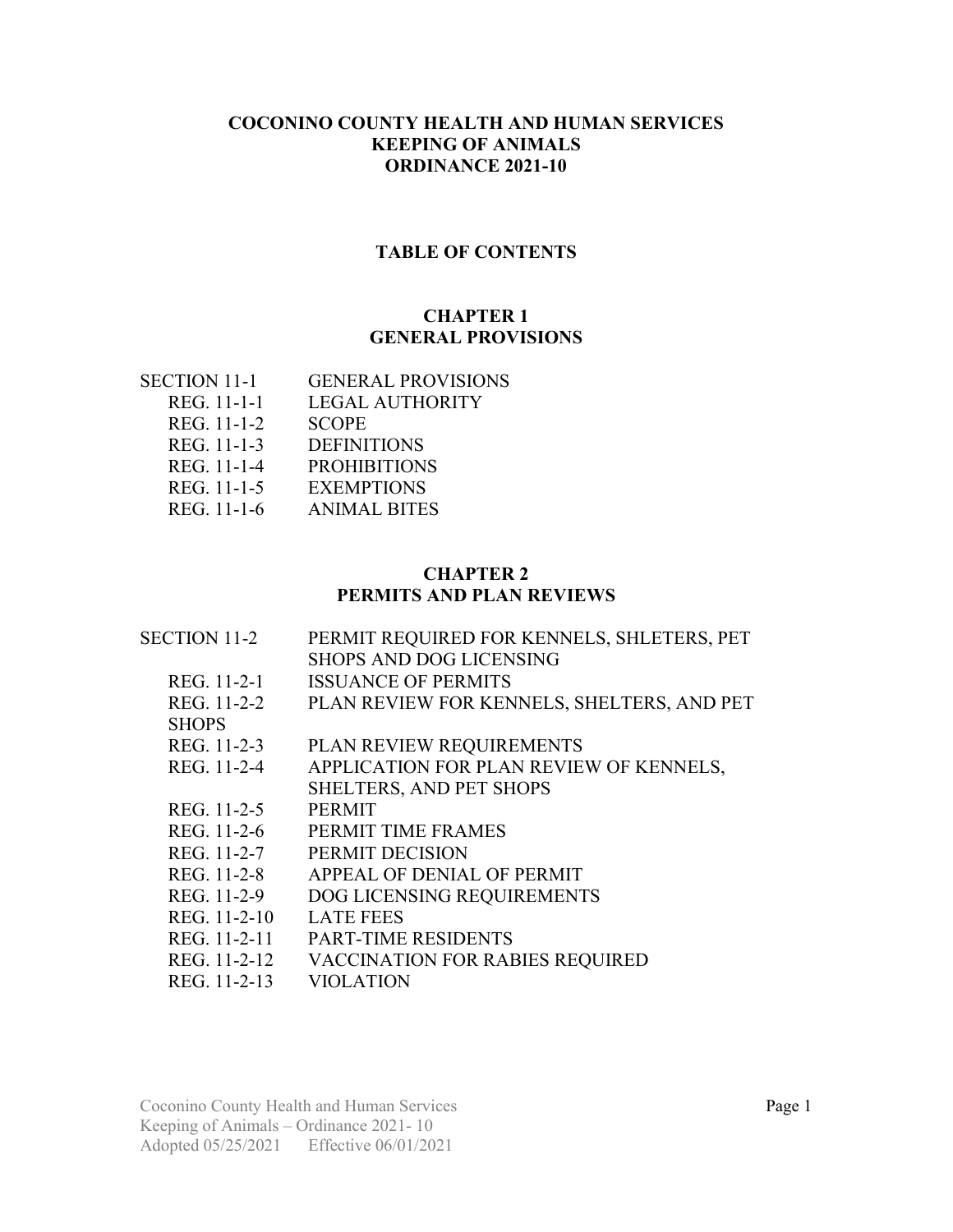#### **CHAPTER 3 SANITATION, WASTE, AND FACILITIES**

| SECTION 11-3 | SANITARY REQUIREMENTS |
|--------------|-----------------------|
| REG. 11-3-1  | ANIMAL WASTE          |
|              |                       |

- REG. 11-3-2 FEEDING
- REG. 11-3-3 WATER CONTAINERS
- REG. 11-3-4 LIGHT AND VENTILATION
- REG. 11-3-5 SINK AND DRAINAGE
- REG. 11-3-6 TOILET AND HANDWASHING FACILITIES<br>REG. 11-3-7 ANIMAL HOUSING
- ANIMAL HOUSING
- REG. 11-3-8 OUTDOOR FACILITIES
- REG. 11-3-9 MAINTENANCE
- REG. 11-3-10 LIMITATIONS
- REG. 11-3-11 METHOD OF DISPOSAL
- REG. 11-3-12 RECORDS
- REG. 11-3-13 VETERINARIAN
- REG. 11-3-14 VETERINARY CONTACT

#### **CHAPTER 4**

#### **INSPECTIONS AND ENFORCEMENT**

- SECTION 11-4 INSPECTIONS, VARIANCES, AND RESPONSIBILITIES
	- REG. 11-4-1 INSPECTIONS
	- REG. 11-4-2 MODIFICATIONS AND VARIANCES
	- REG. 11-4-3 RESPONSIBILITIES OF THE PERMIT HOLDER
	- REG. 11-4-4 RESPONSIBILITIES OF THE CHIEF HEALTH OFFICER
	- REG. 11-4-5 ENFORCEMENT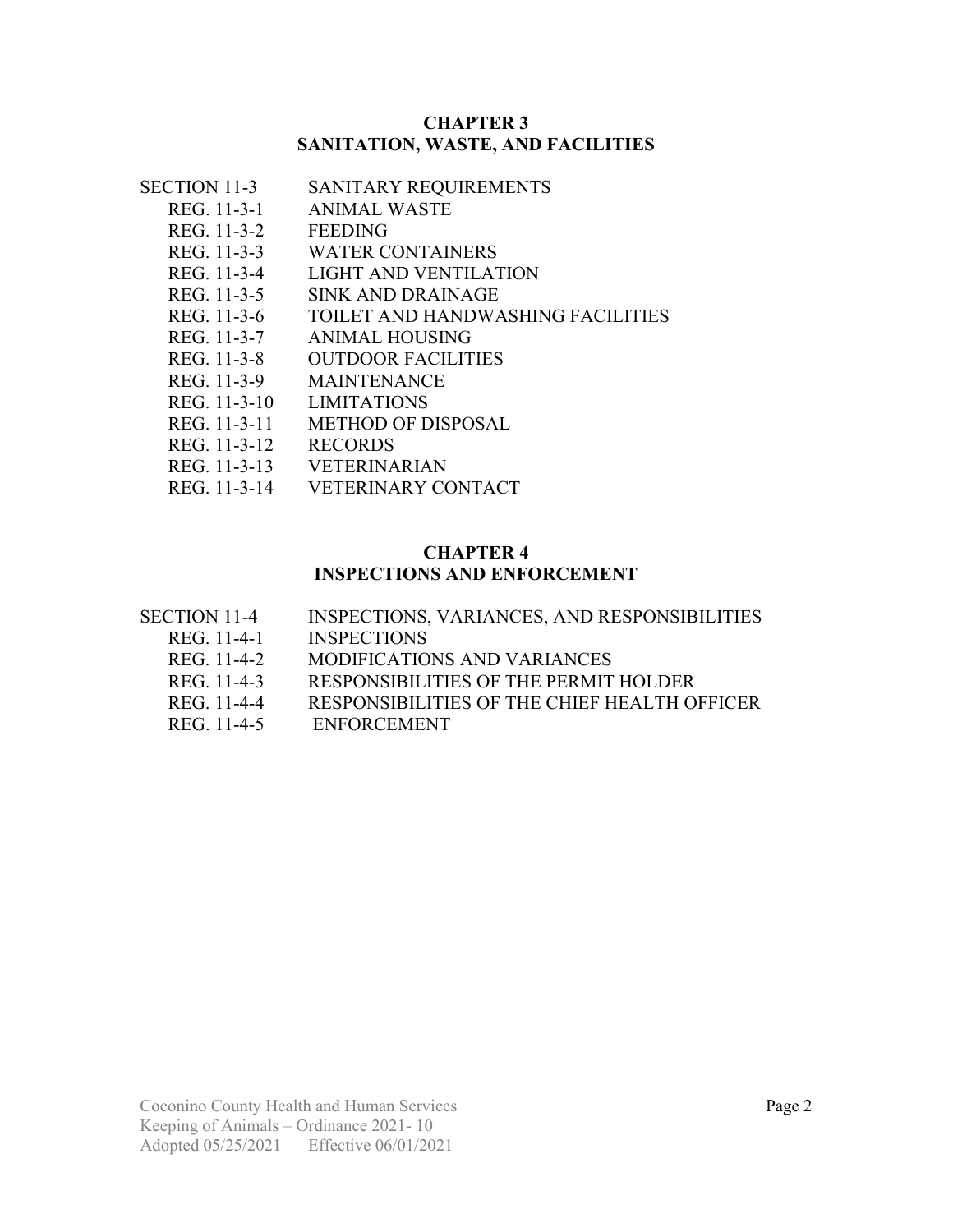#### **COCONINO COUNTY HEALTH AND HUMAN SERVICES KEEPING OF ANIMALS CHAPTER 1 GENERAL PROVISIONS**

#### **SECTION 11-1 GENERAL PROVISIONS**

| REG. 11-1-1 | LEGAL AUTHORITY     |
|-------------|---------------------|
| REG. 11-1-2 | <b>SCOPE</b>        |
| REG. 11-1-3 | <b>DEFINITIONS</b>  |
| REG. 11-1-4 | <b>PROHIBITIONS</b> |
| REG. 11-1-5 | <b>EXEMPTIONS</b>   |
| REG. 11-1-6 | <b>ANIMAL BITES</b> |

#### **SECTION 11-1 GENERAL PROVISIONS**

### **REG. 11-1-1 LEGAL AUTHORITY**

The Regulations in this section are adopted pursuant to the authority granted by Arizona Revised Statutes ("ARS") Sections 36-184 and 11-1009.

### **REG. 11-1-2 SCOPE**

The purpose of these Regulations is to regulate kennel, shelter and pet shop establishments in a manner that will protect the public or animal health, safety, and welfare and prevent spread of disease within Coconino County. Although ARS § 11-1009 includes shelters and pet shops within its definition of "kennel," this Ordinance defines shelters and pet shops separately from the statutory definition of "kennel."

## **REG. 11-1-3 DEFINITIONS**

The following definitions shall apply throughout this Ordinance, unless a different meaning is clearly indicated by the context or is stated in any of the several chapters:

- A. Animal means all mammals, reptiles, amphibians, birds, and fish.
- B. Chief Health Officer means the Director of the District and/or an authorized agent.
- C. District means the Coconino County Public Health Services District as part of Coconino County Health and Human Services.
- D. Imminent Health Hazard means a hazard may exist because of an emergency such as a fire, flood, extended interruption of electrical or water service, sewage backup, ability to maintain proper temperatures, misuse of poisonous or toxic materials, onset of an apparent communicable disease outbreak or other circumstance that may endanger the health of the animals or public health.
- E. Kennel means any establishment at which dogs and cats are bred or raised for sale, boarded, or cared for, commercially or on a non-profit basis.
- F. Neutered Dog means a male dog where the testicles have been surgically removed.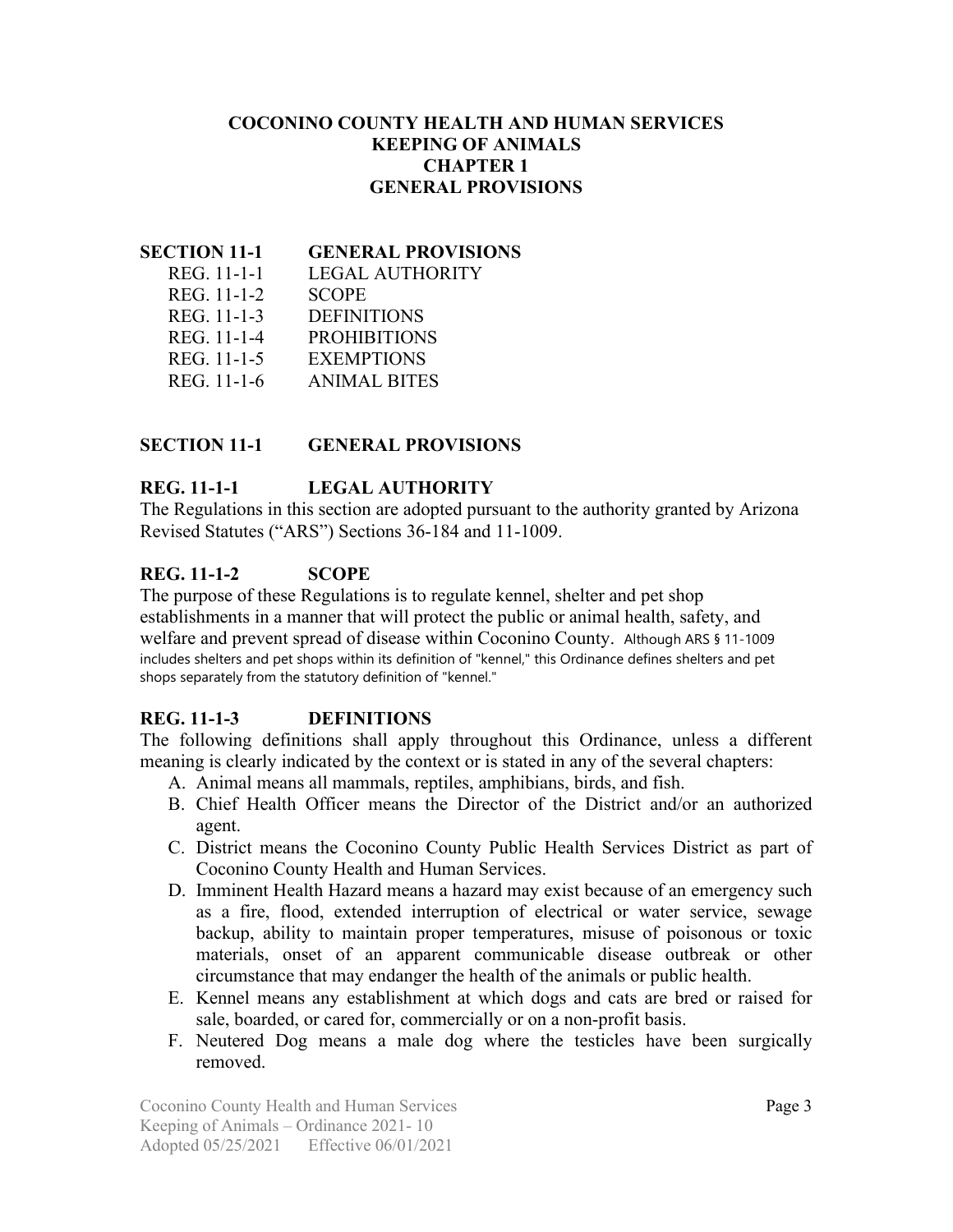- G. Permit means a written permit, stamp or seal of approval issued by the District and Coconino County Planning and Zoning.
- H. Person in Charge means the individual present at a kennel, shelter, or pet shop who is responsible for the operation at the time of inspection.
- I. Pet Shop means any establishment where animals generally considered household pets are kept for sale commercially or on a non-profit basis.
- J. Putrescible Waste means waste liable to decay or spoil or become putrid.
- K. Shelter means an establishment that provides care for stray or unwanted animals commercially or on a non-profit basis.
- L. Sheltered Animals means animals that are confined in an area but not limited to such as a kennel, corral, fencing, cages, pens, stalls, stables, yards, and shelters.
- M. Spayed Dog means a female dog where the ovaries have been surgically removed.
- N. Substantive Review Time Frame means the number of days after the completion of the administrative completeness review time frame during which an agency determines whether an application or applicant for a permit meets all substantive criteria required by this Code.
- O. Veterinarian means any veterinarian permitted to practice in this state or any veterinarian employed in this state by a governmental agency.
- P. Veterinary hospital means any establishment operated by a veterinarian permitted to practice in this state that provides clinical facilities and houses animals for dental, medical, or surgical treatment. A veterinary hospital may have adjacent to it or in conjunction with it or as an integral part of it pens, stalls, cages or kennels for quarantine, observation, or boarding.
- Q. Violation means a provision of this regulation that, if noncompliant, is more likely than other violations to contribute to a public health nuisance or impact the welfare or health of animals and is denoted in this regulation. Violations pertain only to permitted facilities.

## **REG. 11-1-4 PROHIBITIONS**

No person shall keep or maintain any poisonous reptile or dangerous, carnivorous, wild animal without first having registered/permitted such animal or reptile with Arizona Game and Fish. All such animals or reptiles shall be safely penned or caged and kept in accordance with all requirements of these Regulations.

## **REG. 11-1-5 EXEMPTIONS**

Veterinary hospitals are regulated by the Arizona State Veterinary Medical Board and grooming facilities do not provide boarding therefore exempting both from licensing requirements.

## **REG. 11-1-6 ANIMAL BITES**

Any animal that bites a person shall be quarantined for a period of not less than ten (10) days pursuant to ARS § 11-1014.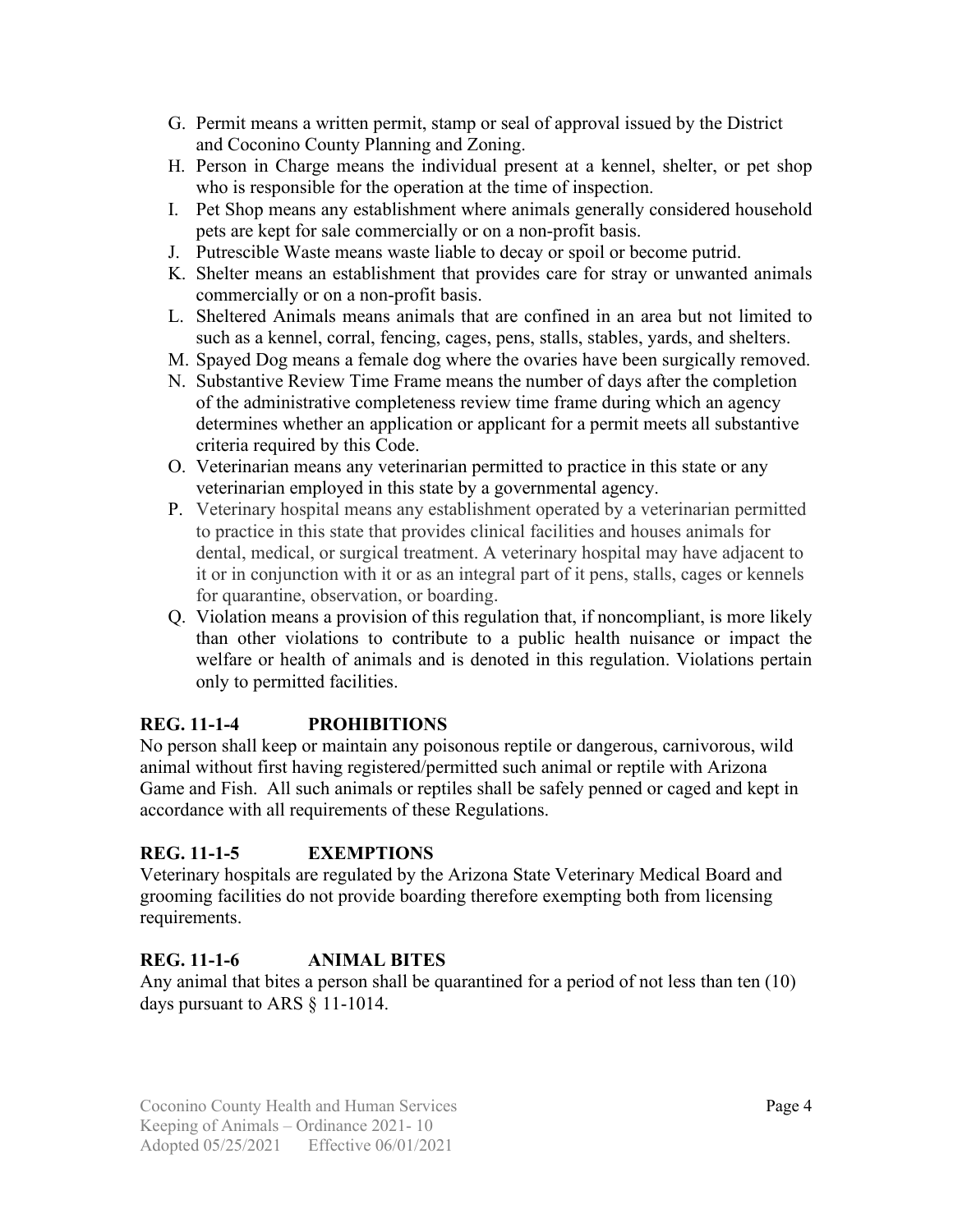#### **COCONINO COUNTY HEALTH AND HUMAN SERVICES KEEPING OF ANIMALS CHAPTER 2 PERMITS, DOG LICENSING AND PLAN REVIEWS**

### **SECTION 11-2 PERMIT REQUIRED FOR KENNELS, SHLETERS, PET SHOPS AND DOG LICENSING** REG. 11-2-1 ISSUANCE OF PERMITS REG. 11-2-2 PLAN REVIEW FOR KENNELS, SHELTERS, AND PET **SHOPS** REG. 11-2-3 PLAN REVIEW REQUIREMENTS REG. 11-2-4 APPLICATION FOR PLAN REVIEW OF KENNELS, SHELTERS, AND PET SHOPS REG. 11-2-5 PERMIT REG. 11-2-6 PERMIT TIME FRAMES REG. 11-2-7 PERMIT DECISION REG. 11-2-8 APPEAL OF DENIAL OF PERMIT REG. 11-2-9 DOG LICENSING REQUIREMENTS REG. 11-2-10 LATE FEES REG. 11-2-11 PART-TIME RESIDENTS REG. 11-2-12 VACCINATION FOR RABIES REQUIRED REG. 11-2-13 VIOLATION

#### **SECTION 11-2 PERMIT REQUIRED FOR KENNELS, SHELTERS, PET SHOPS AND DOG LICENSING**

#### **REG. 11-2-1 ISSUANCE OF PERMITS**

No permit to operate a kennel, shelter, or pet shop shall be issued by Coconino County Public Health Services District as part of Coconino County Health and Human Services (The "District") until a complete plan review has been conducted and approved. Construction shall conform to approved plans.

#### **REG. 11-2-2 PLAN REVIEW FOR KENNELS, SHELTERS, AND PET SHOPS**

A plan review is required to construct or remodel a kennel, shelter, or pet shop within Coconino County. A plan review is generally not required for a change of ownership. Plan review may be required if significant operational or structural changes are proposed such as any construction that requires a building permit, expansion in wastewater flow, substantial expansion in animal housing. No construction shall commence until the required plans have been approved and an Approval to Construct has been issued.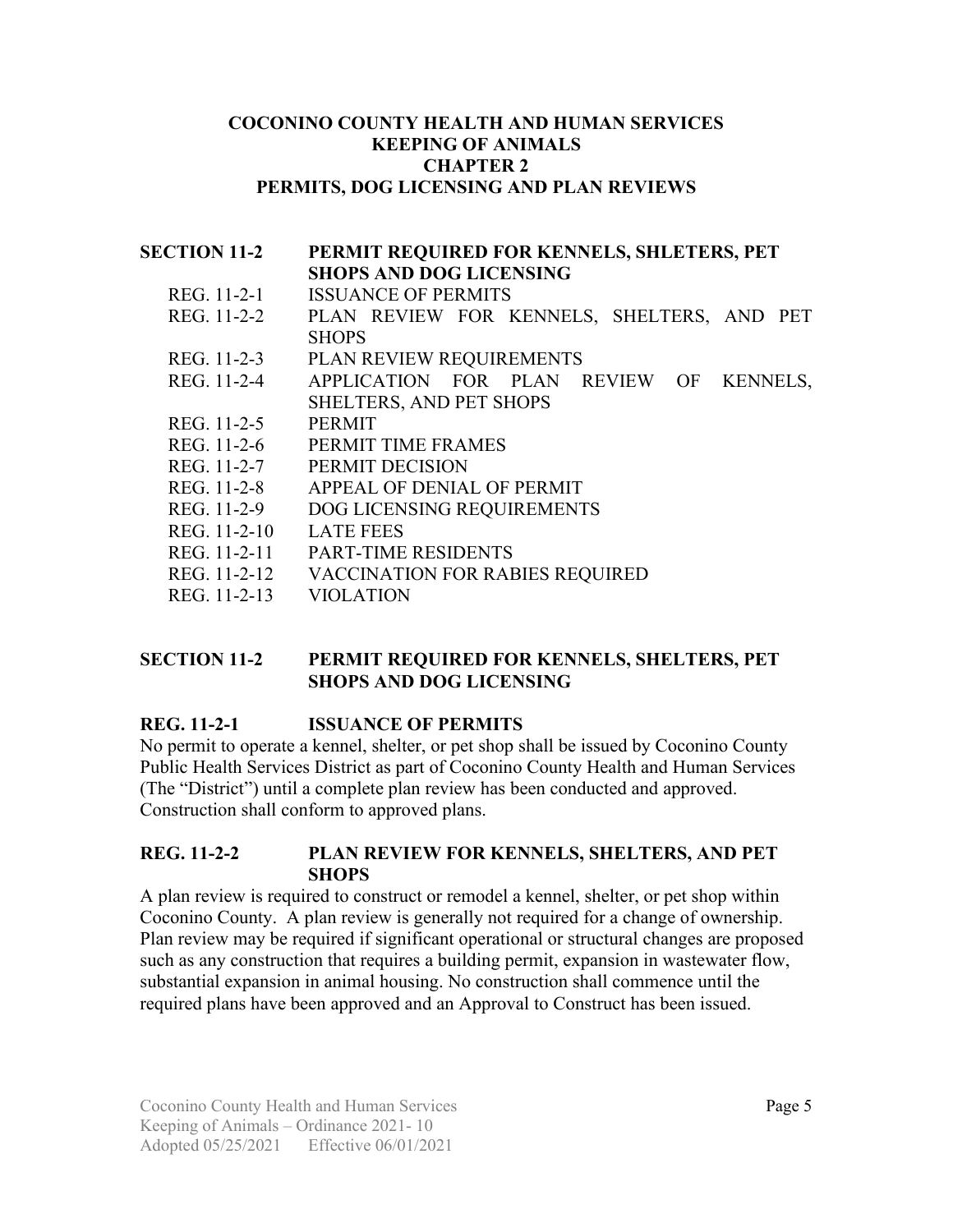### **REG. 11-2-3 PLAN REVIEW REQUIREMENTS**

For an application to be approved as administratively complete the following documents/approvals must be submitted:

- A. Zoning approval from the appropriate zoning agency official (i.e., City of Flagstaff, City of Page, City of Williams, Sedona, Fredonia, or unincorporated areas of Coconino County).
- B. Wastewater approval (Sewer or Septic) from Arizona Department of Environmental Quality (ADEQ), The District or the sewer provider, (municipality or Sanitary District).
- C. Verification of an approved water source. This would include verification of a certified well, local municipality water source or county approved water source.
- D. Building Permit Approval for the project (if required) from Coconino County or Municipal (City) Building Department for where the establishment property is located.
- E. Federal and State Approval Lands if a special use permit or some other permission/permit(s) are required contact Property Landlord (i.e., U.S. Forest Service, Bureau of Land Management or State Lands Department).
- F. The District Fee for Plan Review services.
- G. The District Kennel, Shelter, or Pet Shop Plan Review Procedures packet (filled out).
- H. Complete set of Plans (one copy unless you request additional stamped sets returned) which includes:
	- 1. Site Plan
	- 2. Floor Plans- define any residential and commercial buildings or use
	- 3. Plumbing Plans
	- 4. Mechanical Plans
	- 5. Finish Schedules
	- 6. Method of Waste Disposal
	- 7. Sample of Record Keeping Forms
	- 8. Capacity of Animal Housing. The applicant shall specify in the application the kind(s) of animal(s) that will be housed and or sold and the maximum capacity of each type of animal that will be accommodated.
	- 9. The size of suitable kennels, cages, and other structure used for animal housing.
- I. The submittal will be determined as "Administratively Complete" when all required documents are received.
- J. If a submittal is incomplete the applicant will receive a notice of incomplete application stating deficiencies with the submittal. Once the deficient items are resubmitted, the District will deem the application as administratively complete. This written notification will be provided within a maximum of thirty (30) calendar days of the submittal.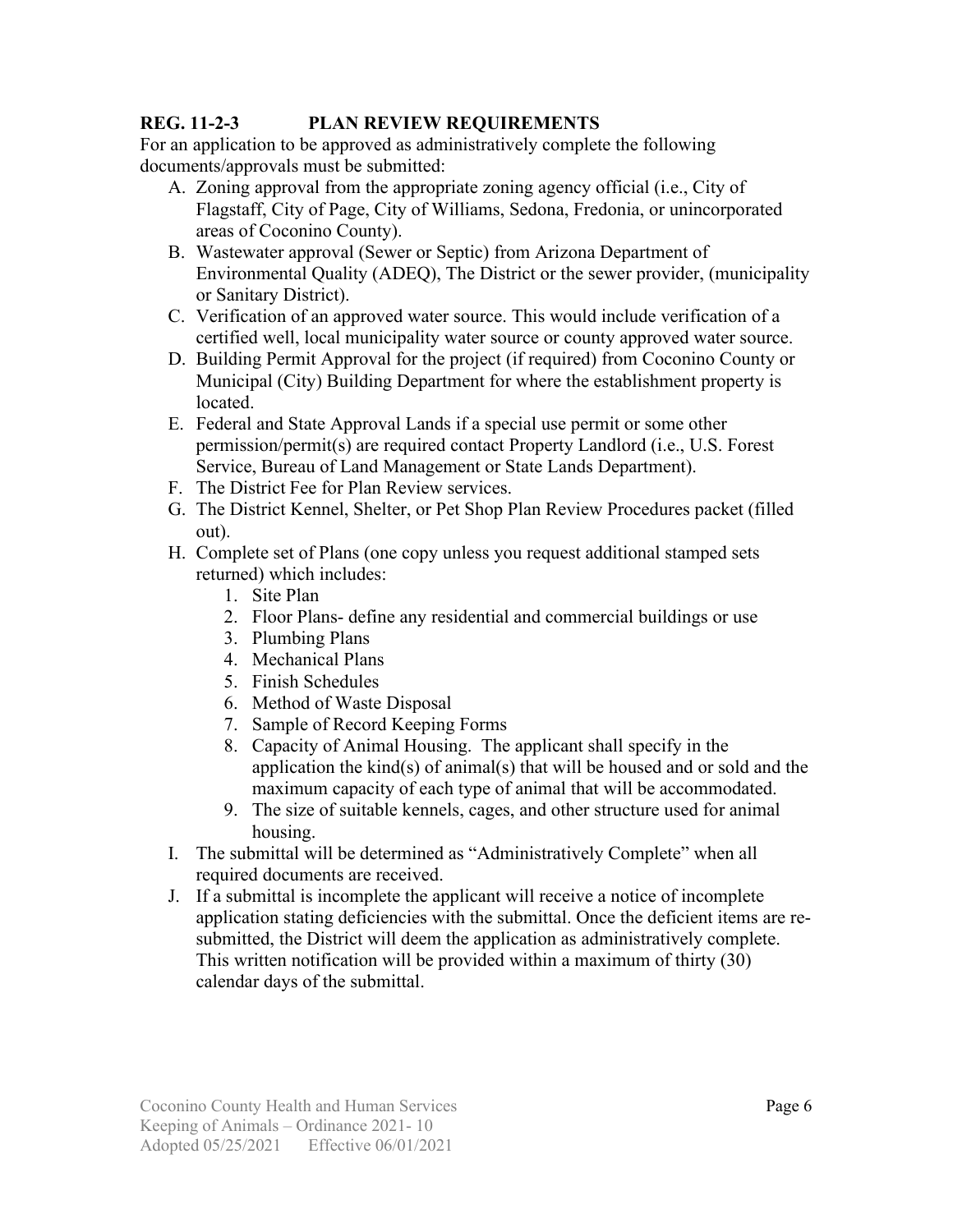### **REG. 11-2-4 APPLICATION FOR PLAN REVIEW OF KENNELS, SHELTERS AND PET SHOPS**

Application may be submitted incomplete with the understanding that the rest will be submitted in a timely manner. If the application remains incomplete for more than one hundred and eighty (180) days, the application will be deemed incomplete and deleted from our files, fees submitted will not be returned. The approval of plans and specifications shall lapse and become invalid one year from the date of approval if a substantial portion of the work described in the plans and specifications has not commenced by such anniversary date.

# **REG. 11-2-5 PERMIT**

- A. No person shall operate a kennel, shelter, or pet shop without a permit issued by the District and otherwise in accordance with pertinent regulations in this Ordinance.
- B. Any person desiring to conduct an operation which requires a permit shall make written application to the District, submitting a complete application on forms provided by the District.
- C. Payment of the required fee for the operating permit as approved by the Coconino County Board of Supervisors. The current approved fee schedule for the District is available at the offices as well as available on the Coconino County website.
- D. No application for a permit shall be issued until a complete inspection has been conducted and all deficiencies have been corrected. The applicant shall demonstrate to the District compliance with pertinent state, county, and municipal health laws, regulations, and ordinances.
- E. Except as may be otherwise specified in individual regulations in this Ordinance, permits are valid for a specified period from the date of issuance, unless sooner suspended or revoked by the District.
- F. Permits shall be renewed prior to expiration date to continue to operate. An establishment operating after the expiration of the permit is in violation of this Ordinance for operating without a valid permit.

## **REG. 11-2-6 PERMIT TIME FRAMES**

Once the submittal is administratively complete, the substantive review will begin. Once the substantive plan review is started, only one written request for additional information may be made to the applicant during the substantive review process. The District will process and make a permitting decision within seven (7) days from when an administratively complete application is received and is therefore exempt from permitting time frames of ARS  $\S$  11-1605(K).

## **REG. 11-2-7 PERMIT DECISION**

Upon completion of the substantive review a permitting decision will be made. A decision to approve the request will result in an Approval to Construct being issued. If the decision is to deny the application a denial letter will be issued.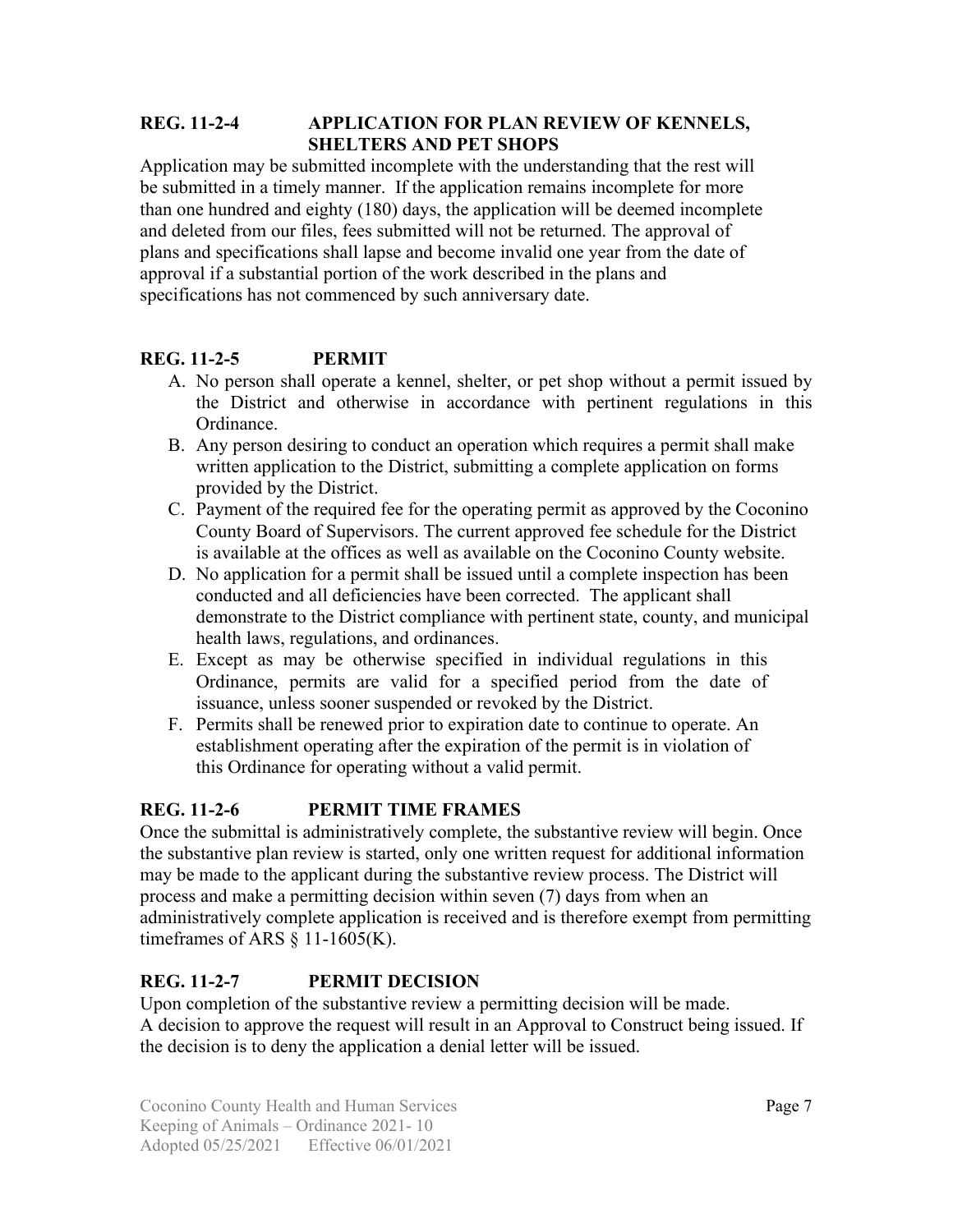### **REG. 11-2-8 APPEAL OF DENIAL OF PERMIT**

- A. The permit holder or another party whose rights were determined by the order may obtain a hearing to appeal with the District within thirty (30) days after receiving the order. The permit holder or other party appealing the order shall serve the notice of appeal upon the District personal delivery, certified mail, or return receipt requested to the office of the District or by any other method reasonably calculated to effect actual notice on the District.
- B. If a notice of appeal is timely filed, the District shall comply with ARS Title 41, Chapter 6, Article 10, the notification and hearing shall comply with ARS Title 41, Chapter 6, Article 10, and any rules promulgated by the Office of Administrative Hearings.
- C. If no written notice of appeal is timely filed, the order shall become final without further proceedings.
- D. The Chief Health Officer shall inspect the permitted facility 24 hours after service of the order to determine whether the permit holder or another party has complied with said order. The permit or license holder shall correct critical items by a date and time agreed to or specified by the District, but no later than 10 calendar days after the inspection. The District may approve a compliance schedule that extends beyond the time limits of this Section if a written schedule of compliance is submitted, and no health hazard exists or will result from allowing an extended schedule for compliance.
- E. If the permit holder fails or refuses to comply with the order after a hearing has upheld the order or after the time to appeal the order has expired, the Chief Health Officer may file an action against the permit holder in the Superior Court of the county in which the violation occurred, requesting that a permanent injunction be issued to restrain the permit holder from engaging in further violations as described in the order.

## **REG. 11-2-9 DOG LICENSING REQUIREMENTS**

Dogs three months of age or older that are harbored or maintained within the boundaries of Arizona are required to be licensed within the residing county pursuant to ARS § 11- 1008. Dog owners must license their dog within fifteen (15) days of receiving the initial rabies vaccination, and annually thereafter. A Resident who is new to Coconino County that owns a dog, or a new dog owner must purchase a dog license within thirty (30) days of moving into Coconino County or of acquiring a new dog. Licenses are valid for one, two, and three calendar years.

## **REG. 11-2-10 LATE FEES**

A late fee is charged to accounts that are more than ninety (90) days delinquent as approved by Coconino County Board of Supervisors. The current approved fee schedule for the District is available at the offices as well as available on the Coconino County website.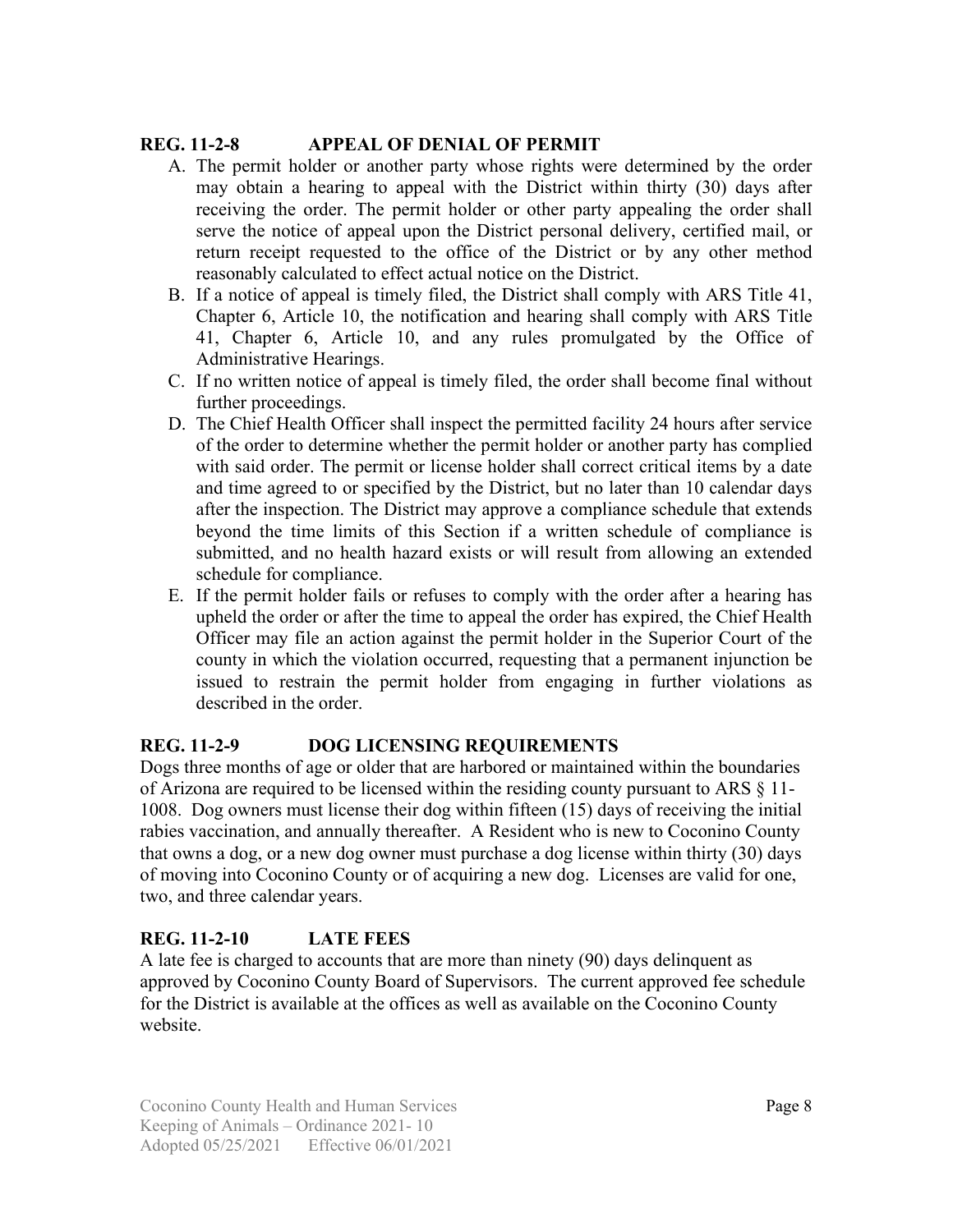## **REG. 11-2-11 PART-TIME RESIDENTS**

Coconino County Animal Management is the dog licensing agent for unincorporated Coconino County and the City of Flagstaff. Part time residents staying in Coconino County for a consecutive 90-day period or longer are required to obtain a Coconino County dog license for their dog.

#### **REG. 11-2-12 VACCINATION FOR RABIES REQUIRED**

All dogs must be vaccinated against rabies and licensed pursuant to ARS § 11-1010.

#### **REG. 11-2-13 VIOLATION**

Failure to license a dog and maintain a current rabies vaccination is a class 2 misdemeanor. A citation to owners will be issued if a dog is not licensed or current on rabies vaccination.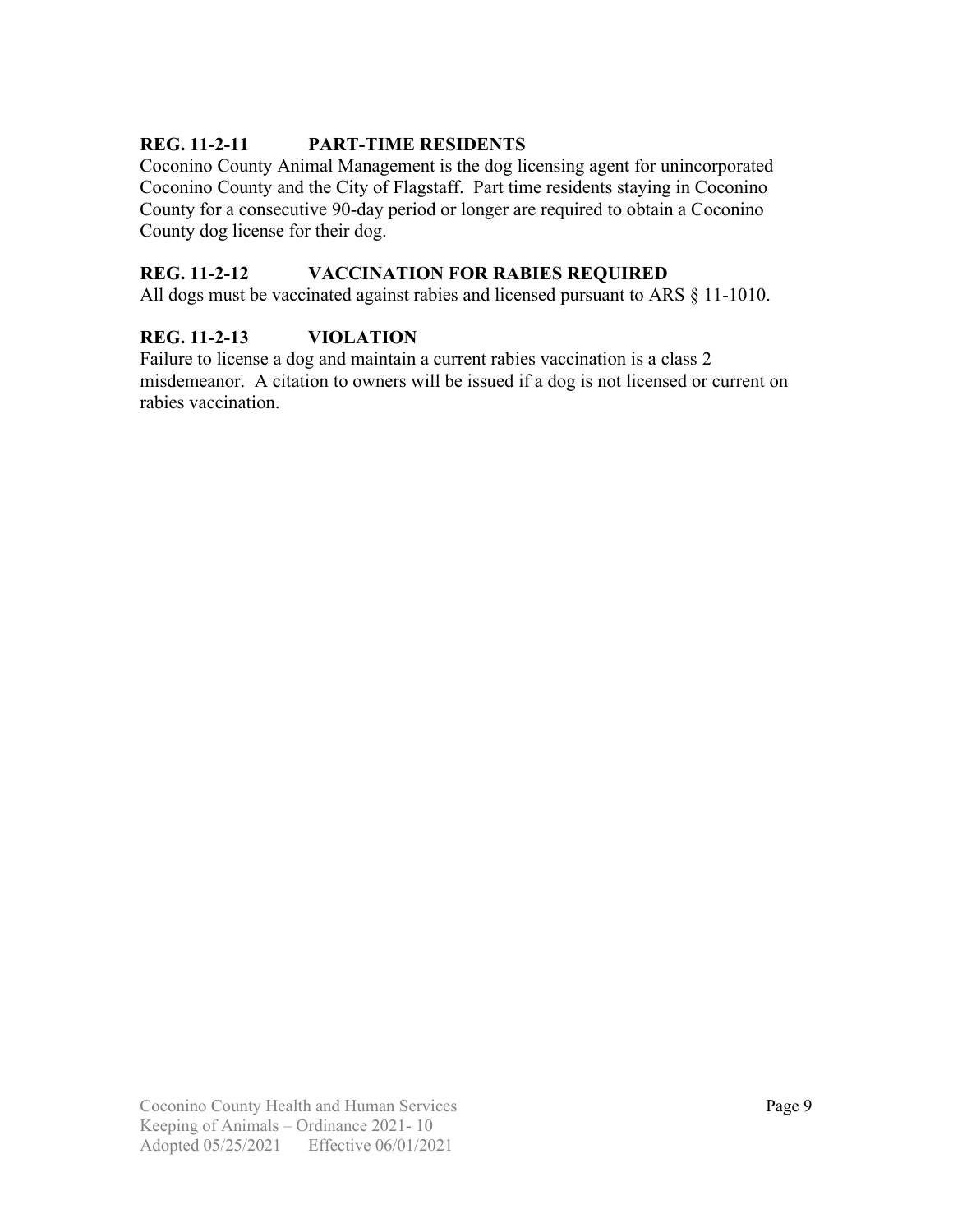#### **COCONINO COUNTY HEALTH AND HUMAN SERVICES KEEPING OF ANIMALS CHAPTER 3 SANITATION, WASTE, AND FACILITIES**

#### **SECTION 11-3 SANITARY REQUIREMENTS**

| REG. 11-3-1  | <b>ANIMAL WASTE</b>               |
|--------------|-----------------------------------|
| REG. 11-3-2  | <b>FEEDING</b>                    |
| REG. 11-3-3  | <b>WATER CONTAINERS</b>           |
| REG. 11-3-4  | LIGHT AND VENTILATION             |
| REG. 11-3-5  | SINK AND DRAINAGE                 |
| REG. 11-3-6  | TOILET AND HANDWASHING FACILITIES |
| REG. 11-3-7  | <b>ANIMAL HOUSING</b>             |
| REG. 11-3-8  | <b>OUTDOOR FACILITIES</b>         |
| REG. 11-3-9  | <b>MAINTENANCE</b>                |
| REG. 11-3-10 | <b>LIMITATIONS</b>                |
| REG. 11-3-11 | <b>METHOD OF DISPOSAL</b>         |
| REG. 11-3-12 | <b>RECORDS</b>                    |
| REG. 11-3-13 | <b>VETERINARIAN</b>               |
| REG. 11-3-14 | <b>VETERINARY CONTACT</b>         |
|              |                                   |

### **SECTION 11-3 SANITARY REQUIREMENTS**

## **REG. 11-3-1 ANIMAL WASTE**

Animal feces shall be removed from pens, stables, yards, cages, and other enclosures to allow the animal to reside in a clean and healthy environment. Feces shall be handled or disposed of in an approved manner.

#### **REG. 11-3-2 FEEDING**

Clean feed troughs, containers or tanks shall be provided for the feeding of all food fed to animals and such feeding shall be done exclusively in containers or on impervious platform.

#### **REG. 11-3-3 WATER CONTAINERS**

Clean watering troughs, bowls or tanks shall be provided and maintained.

## **REG. 11-3-4 LIGHT AND VENTILATION**

A. All premises where animals are kept shall be adequately lighted with at least 10 foot candles of light or to a level specific to the type of species being kept. Lighting with at least 20-foot candles of light shall be provided in all bathing, grooming and toilet areas. At least 10-foot candles of lighting shall be provided in all other areas of the establishment.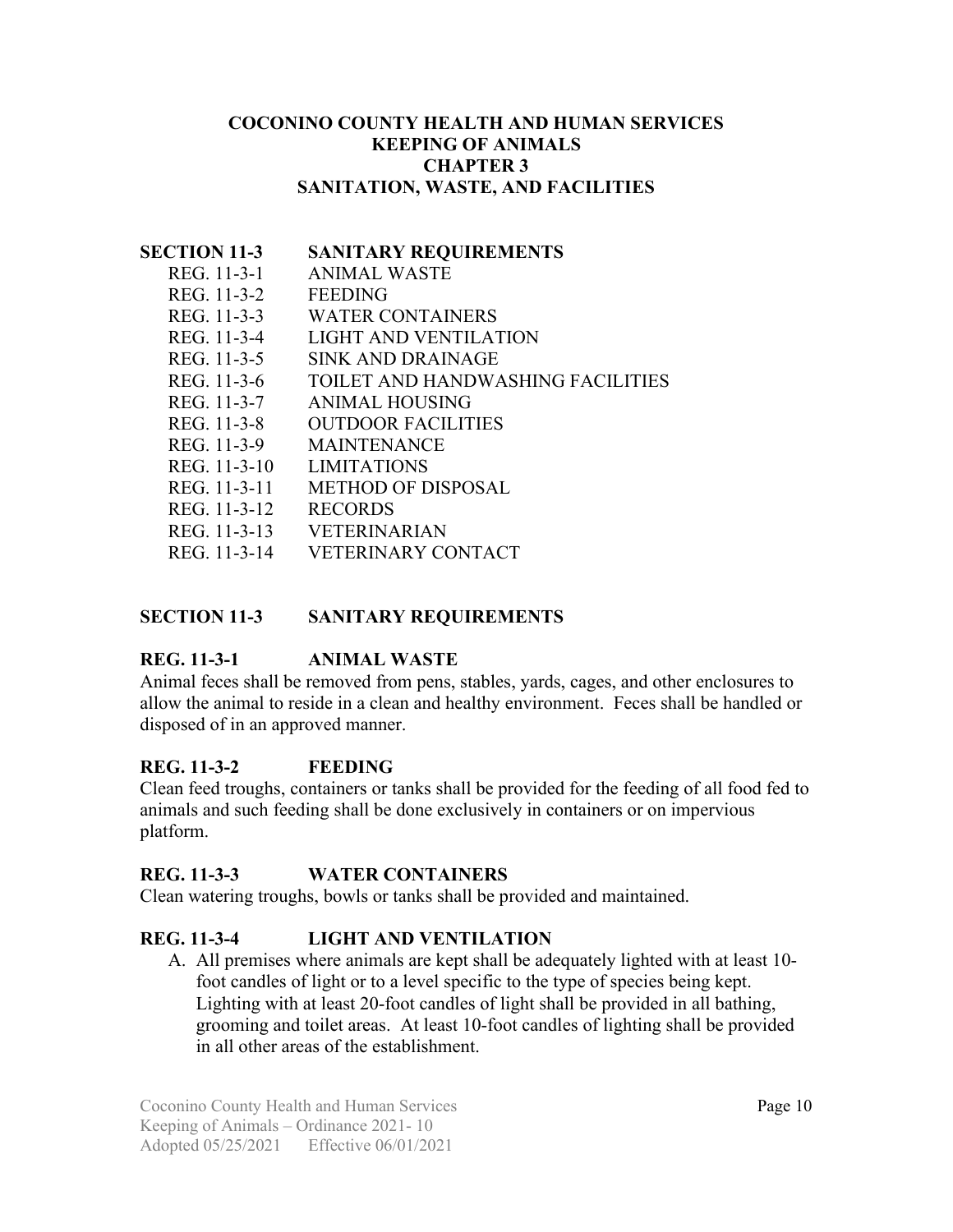B. All premises where animals are kept shall be properly ventilated and all windows shall be screened. A separate area for quarantined animals shall be provided and shall have a separate ventilation system or provide reduced or negative pressure by use of exhaust which is not used for recirculation in other parts of the facility. Any exhaust outlet from the quarantine area shall not be discharged near the intake for a ventilation system.

## **REG. 11-3-5 SINK AND DRAINAGE**

All plumbing shall be connected to a municipal sewer or an approved septic system. Facilities shall have separate properly plumbed sewer-connected sinks readily accessible to those portions of the premises where animals are kept. Adequate supplies of hot and cold running water shall be provided. Plumbing issues that may prohibit the proper cleaning and care of animal and facility shall be corrected within a timely manner but shall not surpass seven (7) days.

## **REG. 11-3-6 TOILET AND HAND WASHING FACILITIES**

Adequate and convenient toilet facilities, approved by The District, shall be provided for employees. All toilet rooms shall have smooth and easily cleanable walls and ceilings, adequate ventilation to the outside air. Hand wash facilities shall be located in or immediately adjacent to the toilet room. Each lavatory shall be provided with hot and cold water tempered by means of a mixing valve or combination faucet. Any selfclosing, slow closing or metering faucet used shall be designed to provide a flow of water for at least 15 seconds without the need to reactivate the faucet. Toilet or hand wash sinks shall not be used for the cleaning of or disposal of animal wastes.

## **REG. 11-3-7 ANIMAL HOUSING**

- A. Kennel, shelter, or pet shop cages in which animals are kept shall be constructed of durable non-porous materials which may be readily cleaned and disinfected with approved solutions, or by other approved means.
- B. Cages shall be designed and constructed so that all parts are easily cleanable.
- C. Interior and exterior doors to animal housing areas shall close securely.
- D. Animals shall be housed in appropriately sized and suitable kennels, cages and other structure used for animal housing. Birds shall be housed at least 12 inches above the floor.
- E. A kennel, shelter, or pet shop shall not exceed the operating capacity as approved by the Chief Health Officer.
- F. Kennels, shelters, and pet shops shall provide a separate area for sick animals and animals that need to be quarantined away from the general population.
- G. Kennels, shelters, and pet shops shall keep sick animals in a separate area with separate ventilation that is not being circulated back into the general population area to prevent the spread of diseases to the healthy animal population.
- H. All permitted facilities shall develop a written plan on how they will house, handle, and treat any sick animal. The plan will also specify procedures for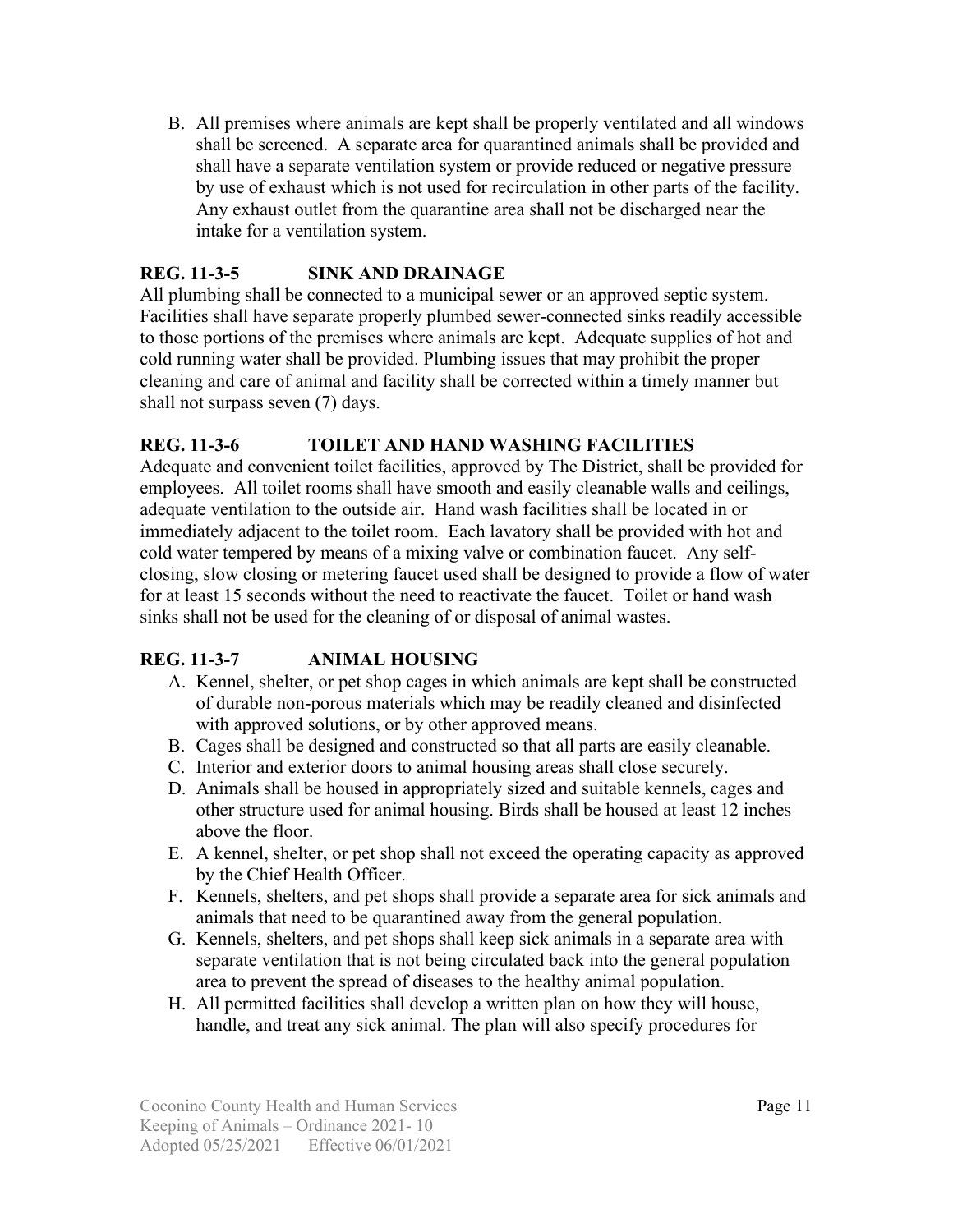quarantining of animals. This plan shall be available to the Chief Health Officer upon request.

- I. For kennel operations that allow co-mingling of animals, the following requirements shall apply:
	- 1. Kennel staff shall obtain written permission from animal owners/guardians allowing their animals to participate in co-mingling. Copies shall be made available to the Chief Health Officer upon request.
	- 2. Kennel staff shall provide continuous line of sight monitoring of comingled animals during normal business hours to ensure adverse conditions do not occur.
	- 3. All co-mingled animals shall be current on rabies vaccinations. Copies and or proof of vaccination shall be made available to the Chief Health Officer while the animal is in residence.
	- 4. Animals receiving medical care and quarantined animals shall not be comingled.
	- 5. Shelters and pet shops are exempt from the above restrictions set forth in this Section.

# **REG. 11-3-8 OUTDOOR FACILITIES**

Outdoor facilities at a kennel, shelter, or pet store shall:

- A. Be constructed to provide shelter from excessive sunlight, rain, snow, or other elements. In addition, such facilities shall be constructed to provide sufficient space for the proper exercise and movement of each animal contained therein.
- B. Be constructed to provide drainage to prevent the accumulation of water, mud, debris, excreta, or other materials and shall be designed to facilitate the removal of animal and food waste.
- C. Be constructed with adequate wall or fences to contain the animals kept therein and to prevent entrance of other animals.

# **REG. 11-3-9 MAINTENANCE**

All animal care premises, implements, cages and appurtenances shall be kept clean, sanitary, and free of animal feces or other health hazards. Dogs or puppies shall be removed from kennels during the cleaning process. No kennel shall be sprayed down while dogs, puppies, cats, or kittens are inside the kennel unless the removal places an individual in danger of being bitten.

# **REG. 11-3-10 LIMITATIONS**

- A. No portion of a kennel, shelter, or pet shop in which animals are kept, caged, or boarded shall be used for human habitation.
- B. Food for human consumption shall not be prepared, served, or stored in the same room in which animals are kept, caged, or boarded.
- C. No animal food shall be prepared, stored, or served in the employee break room in which food for human consumption is being prepared, stored, or served.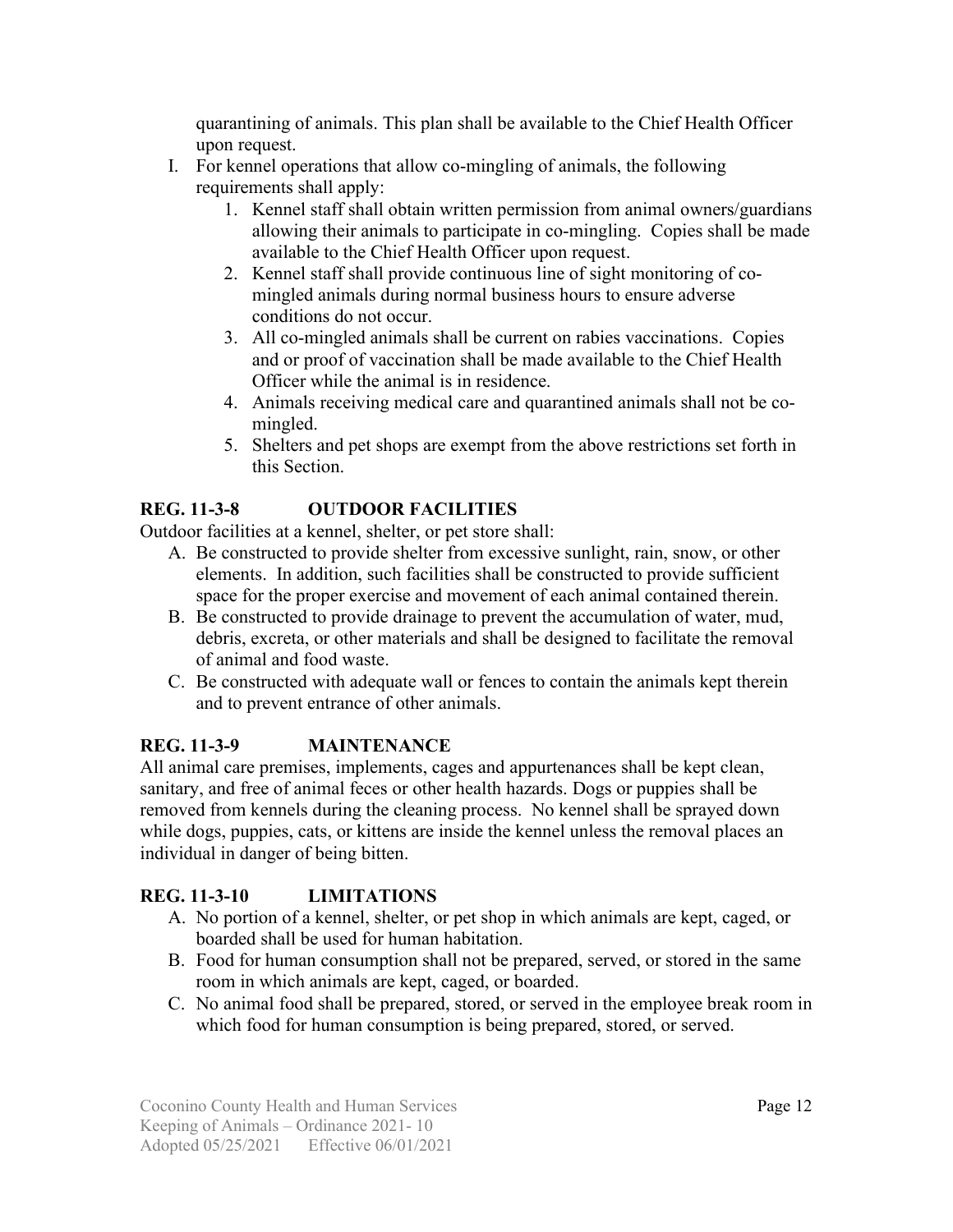## **REG. 11-3-11 METHOD OF DISPOSAL**

All putrescible material, garbage, excreta, refuse or dead animals shall be stored in durable, fly tight containers and disposed of at least once a week, and in an approved manner. Dead animals over 10 pounds shall be disposed of using a disposal plan approved by the District.

## **REG. 11-3-12 RECORDS**

- A. Each pet shop shall keep a record of every animal received, purchased, showing origin, to whom the animal was sold together with an accurate description of the animal including age, sex, and breed, where applicable.
- B. Each pet shop shall keep a record of all dogs and cats which died.
- C. Each kennel shall keep a record of every animal boarded or kept on the premises showing owner, contact information, description of the animal, sex and age, dates of boarding, other animals boarded with and if medication was provided and administered. Records shall be stored and available for at least ninety (90) days.
- D. Each kennel shall keep a record of every animal boarded or kept on the premises showing proof of current rabies vaccination (ARS § 11-1010).
- E. Each shelter shall keep a record of every animal received, adopted, fostered, or humanely euthanized. An accurate description of every animal including age, sex, breed, disposition, and medical treatment. A schedule for medications will be kept on the kennel of the animal with employees' initials, date, and time of when medications are administered A current rabies vaccination is required or must be prepaid at the time of adoption pursuant to ARS § 11-1008.
- F. Every incidence of disease known or suspected to be a communicable disease outbreak or other circumstance that may endanger the health of the animals or public health shall be reported to the Chief Health Officer by a veterinarian. Records shall be made available for inspection by the District in accordance with the law.

# **REG. 11-3-13 VETERINARIAN**

This Ordinance shall not pertain to a permitted veterinarian in the practice of their profession.

# **REG. 11-3-14 VETERINARY CONTACT**

All kennels, shelters, and pet shops shall have a veterinarian they can contact and obtain emergency care for sick or injured animals during regular business hours and after hours.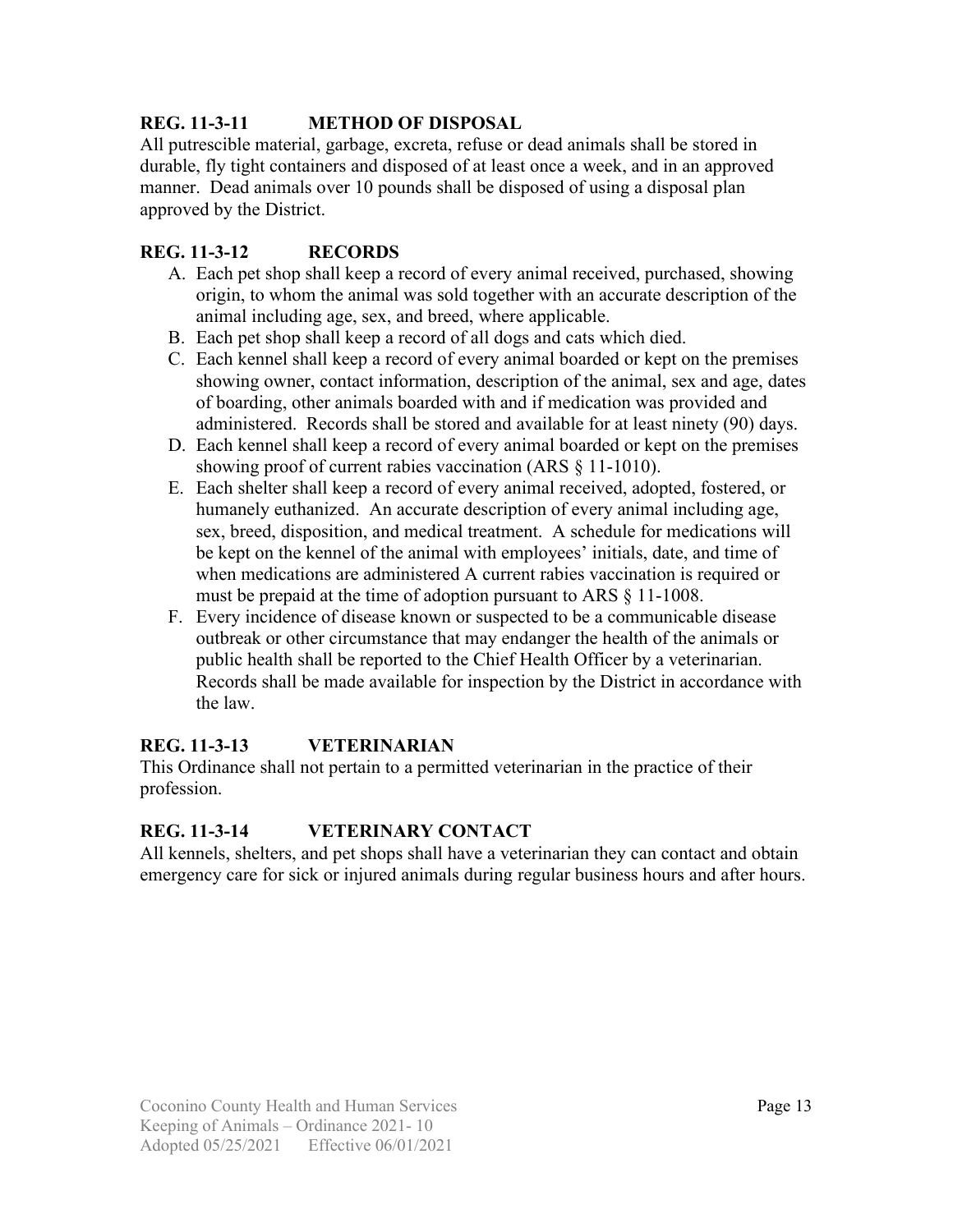#### **COCONINO COUNTY HEALTH AND HUMAN SERVICES KEEPING OF ANIMALS CHAPTER 4 INSPECTIONS, VARIANCES AND ENFORCEMENT**

### **SECTION 11-4 INSPECTIONS, VARIANCES AND RESPONSIBILITIES**

- REG. 11-4-1 INSPECTIONS<br>REG. 11-4-2 MODIFICATIO
- **MODIFICATIONS AND VARIANCES**
- REG. 11-4-3 RESPONSIBILITIES OF THE PERMIT HOLDER
- REG. 11-4-4 RESPONSIBILITIES OF THE CHIEF HEALTH OFFICER
- REG. 11-4-5 ENFORCEMENT

#### **SECTION 11-4 INSPECTIONS, VARIANCES AND RESPONSIBILITIES**

#### **REG. 11-4-1 INSPECTIONS**

- A. Frequency. The Chief Health Officer shall inspect any kennel, shelter, or pet shop establishment as often as may be necessary to assure compliance with these regulations, but not less than one inspection per year. A copy of the inspection report shall be furnished to the owner, lessee, or operator of the kennel, shelter or pet shop establishment, indicating the degree of compliance or non-compliance with provisions to these regulations. Failure to correct any discrepancy noted within the time limit specified shall be cause for denial, revocation, or suspension of the permit to operate.
- B. Reasonable Time After Due Notice. After the Chief Health Officer presents official credentials and provides notice of purpose and intent to conduct an inspection, the person in charge shall allow the Chief Health Officer to determine if the permitted facility is in compliance with this Ordinance. The person in charge shall allow access to the facility, allow an inspection, and provide information and records specified in this Ordinance and to which the Chief Health Officer is entitled according to law.
- C. Specifying Time Frame for Corrections. The Chief Health Officer shall specify the violation correction time frame on the inspection report.
- D. Issuing Report and Obtaining Acknowledgment of Receipt. At the conclusion of the inspection, the Chief Health Officer shall provide a copy of the completed inspection report to the permit holder or person in charge and request a signed acknowledgment of receipt according to law.
- E. Refusal to Sign Acknowledgment. The Chief Health Officer shall inform the person in charge, who declines to sign an acknowledgment of receipt of inspectional findings as specified in this Ordinance, of the following:
	- 1. An acknowledgment of receipt is not an agreement with findings.
	- 2. A refusal to sign an acknowledgment of receipt will not affect the permit holder's obligation to correct the violations noted in the inspection report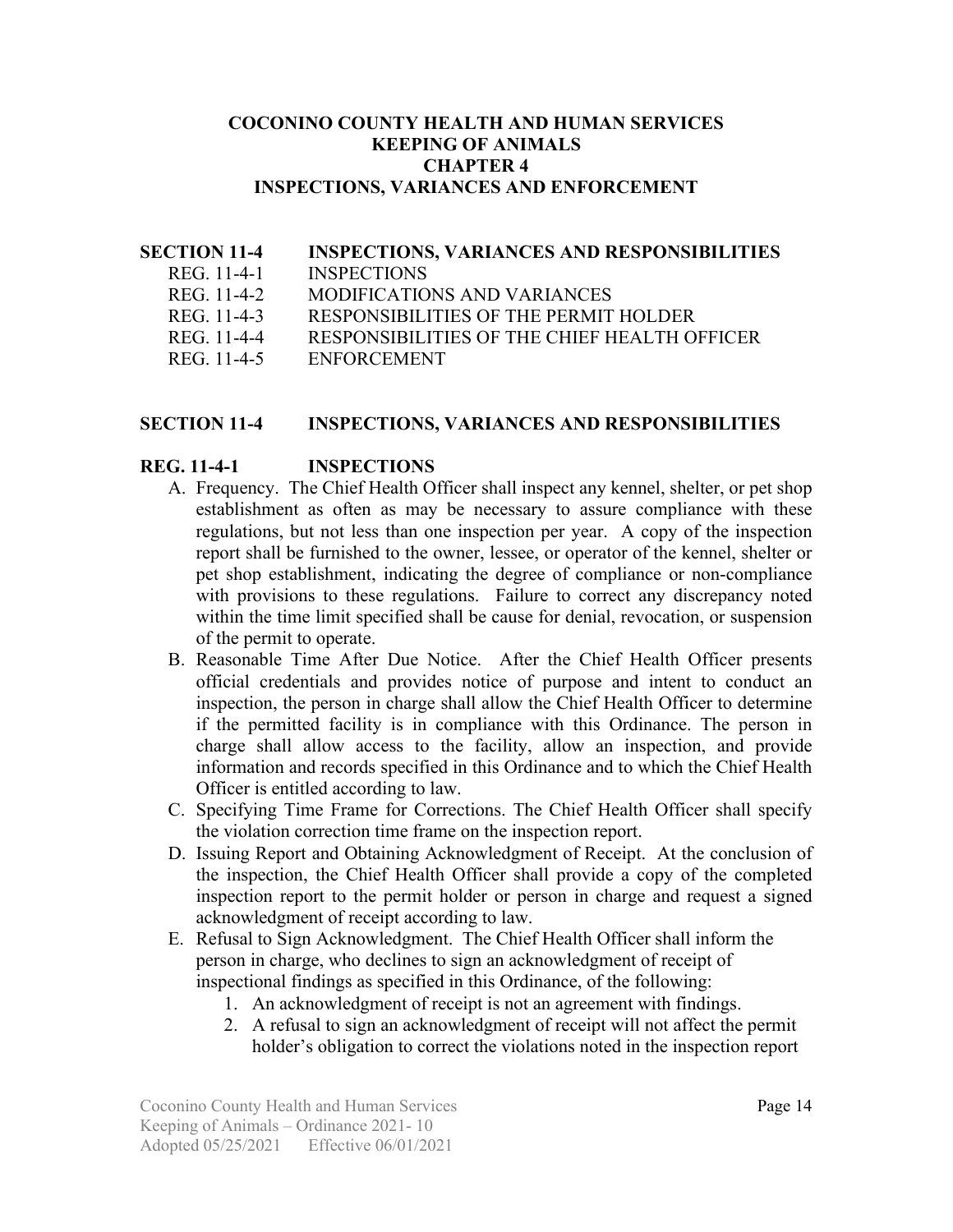within the time frames specified.

- 3. A refusal to sign an acknowledgment of receipt is noted in the inspection report and conveyed to the District historical record for the kennel, shelter, or pet shop.
- 4. A final request that the person in charge sign an acknowledgment receipt of inspectional findings will be made.
- F. Public Information. The District shall treat the inspection report as a public document and shall make it available for disclosure to a person who requests it as provided by law.
- G. Ceasing Operations and Reporting.
	- 1. A permit holder shall immediately discontinue operations and notify the District if an imminent health hazard may exist because of an emergency such as a fire, flood, extended interruption of electrical or water service, sewage backup, ability to maintain proper temperatures misuse of poisonous or toxic materials, onset of an apparent communicable disease outbreak, or other circumstance that may endanger the health of the animals or public health.
	- 2. A permit holder need not discontinue operations in an area of an establishment that is unaffected by the imminent health hazard.
- H. Resumption of Operations. If operations are discontinued the permit holder shall obtain approval from the Chief Health Officer before resuming operations.
- I. Time Frame for Correction of Violations.
	- 1. The permit holder shall correct violations by a date and time agreed to or specified by the Chief Health Officer but no later than ten (10) calendar days after the inspection. The Chief Health Officer may approve a compliance schedule that extends beyond the time limits of this section if a written schedule of compliance is submitted, and no health exists or will result from allowing an extended schedule for compliance.
	- 2. The Chief Health Officer shall not provide a permit holder an opportunity to correct violations after the date of inspection if the Chief Health Officer determines that the deficiencies are:
		- i. Committed intentionally.
		- ii. Not correctable within a reasonable time.
		- iii. Evidence of a pattern of noncompliance; or
		- iv. A risk to any person/animal; the public health, safety, or welfare, or the environment.
	- 3. If the Chief Health Officer allows the permit holder an opportunity to correct violations or deviations after the date of inspection, the Chief Health Officer shall inspect the kennel, shelter, or pet shop establishment after the deadline for correction. If the Chief Health Officer determines that the violations or deviations have not been corrected, the Chief Health Officer may take enforcement action authorized by law based upon those violations or deviations.
	- 4. A decision made by the Chief Health Officer under this section of the code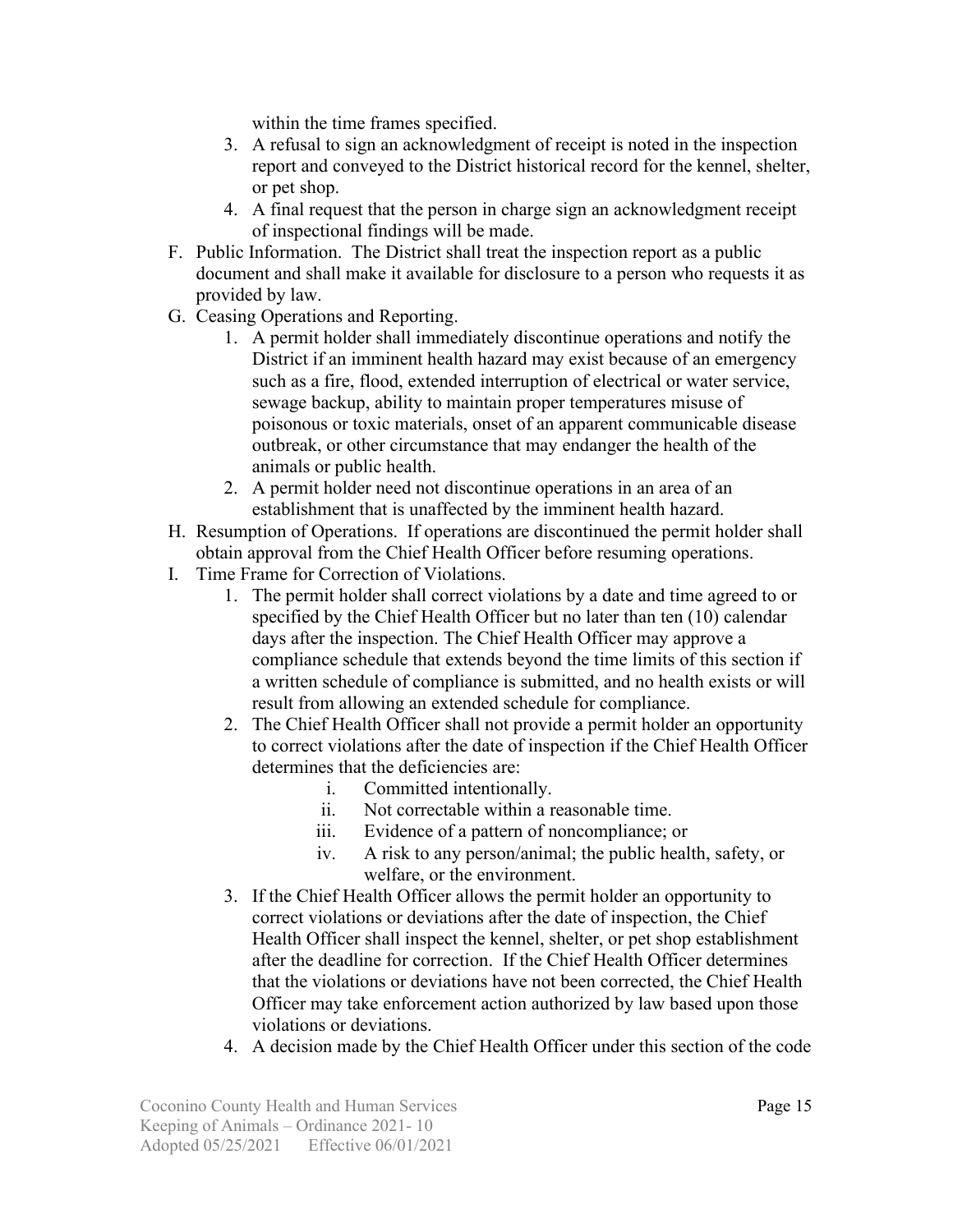is not an appealable agency action as defined by ARS §§ 11-1603(G) and 41-1092.

- J. Verification and Documentation of Correction. At the time of inspection, if a correction of a violation or deviation is observed, the Chief Health Officer shall enter the violation and information about the corrective action on the inspection report.
- K. Time Frame for Correction of Violations.
	- 1. The permit holder shall correct violations by a date and time agreed to or specified by the Chief Health Officer but no later than ninety (90) calendar days after the inspection.
	- 2. The Chief Health Officer may approve a compliance schedule that extends beyond the time limits specified in this Section if a written schedule of compliance is submitted by the permit holder and no health hazard exists or will result from allowing an extended compliance schedule.

## **REG. 11-4-2 MODIFICATIONS AND VARIANCES**

- A. The Chief Health Officer may grant a variance by modifying or waiving the requirements of this code if, in the opinion of the Chief Health Officer, a health hazard will not result from the variance. If a variance is granted, the Chief Health Officer shall retain the information in its records for the kennel, shelter, or pet shop establishment.
- B. Documentation of Proposed Variance and Justification. Before a variance is approved, the following shall be provided to the District:
	- 1. A statement of the proposed variance citing relevant code section numbers.
	- 2. The rationale and analysis for how potential public health hazards will be alternatively addressed by the proposal.
- C. Conformance with Approved Procedures. If the Chief Health Officer grants a variance, the permit or permit holder shall:
	- 1. Comply with the plans and procedures that are submitted and approved.
	- 2. Provide to the Chief Health Officer, upon request, records that demonstrate the following are routinely employed and maintained:
		- i. Verification of the effectiveness of the operation or process; and
		- ii. Necessary corrective actions if there is failure.

## **REG. 11-4-3 RESPONSIBILITIES OF THE PERMIT HOLDER**

- A. Upon acceptance and retention of the issued permit, the permit holder shall:
	- 1. Post the permit in the facility that is conspicuous to consumers.
	- 2. Comply with the provisions of this Ordinance including the conditions of a granted variance and approved plans.
	- 3. Immediately discontinue operations and notify the District if an imminent health hazard may exist.
	- 4. Allow representatives of the District access to the kennel, shelter, or pet shop establishment.